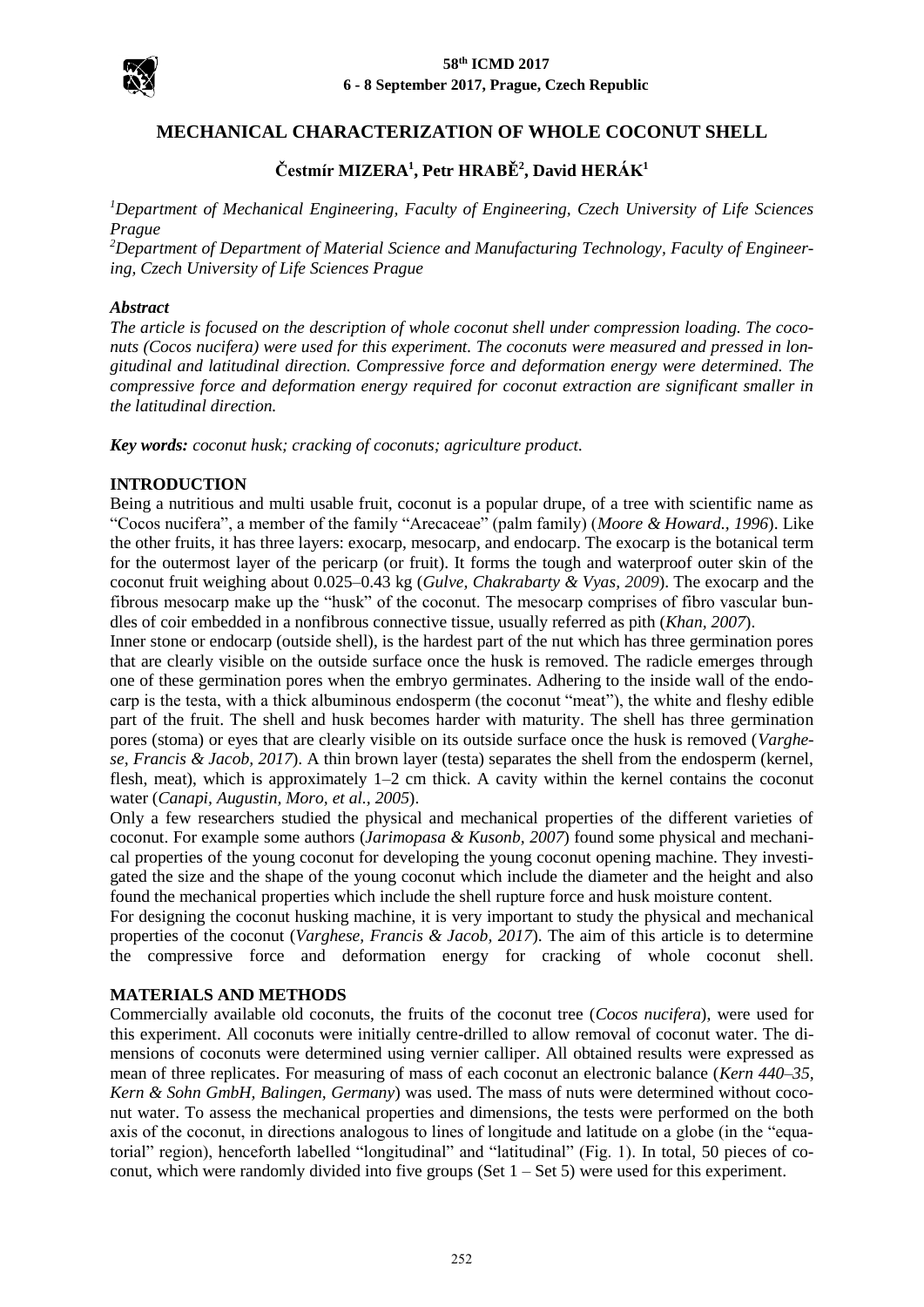



Fig. 1 Directions of measurement (a), overview of fruit of the coconut tree (Cocos nucifera) (b)

To determine the relationship between compression force and deformation, compression device (*ZDM, model 50, Germany*) was used to record the course of deformation function. The coconuts were measured and pressed in two directions (longitudinal and latitudinal) at the rate of 1 mm.s<sup>-1</sup> under the temperature of 20 °C. The experiment was repeated twenty-five times for each direction and individual measurements were digitally recorded.

## **RESULTS AND DISCUSSION**

Individual coconuts were divided into 5 groups (Set  $1 -$  Set 5). The dimensions and masses of each group are shown in Tab. 1. One of the most important tests for designing the coconuts extracting machines is compression test. The compression loading of whole coconuts is presented in Fig. 2. It is observed the compression load is higher in longitudinal direction than that registered in latitudinal direction by 35%. This is attributed to the structure and shape of coconut (*Kadam, Chattopadhyay, Bharimalla, et al., 2014*). The relationship between compression force and deformation of coconuts is presented in Fig. 3.



**Fig. 2** Compressive load of coconuts (Cocos nucifera) in two different directions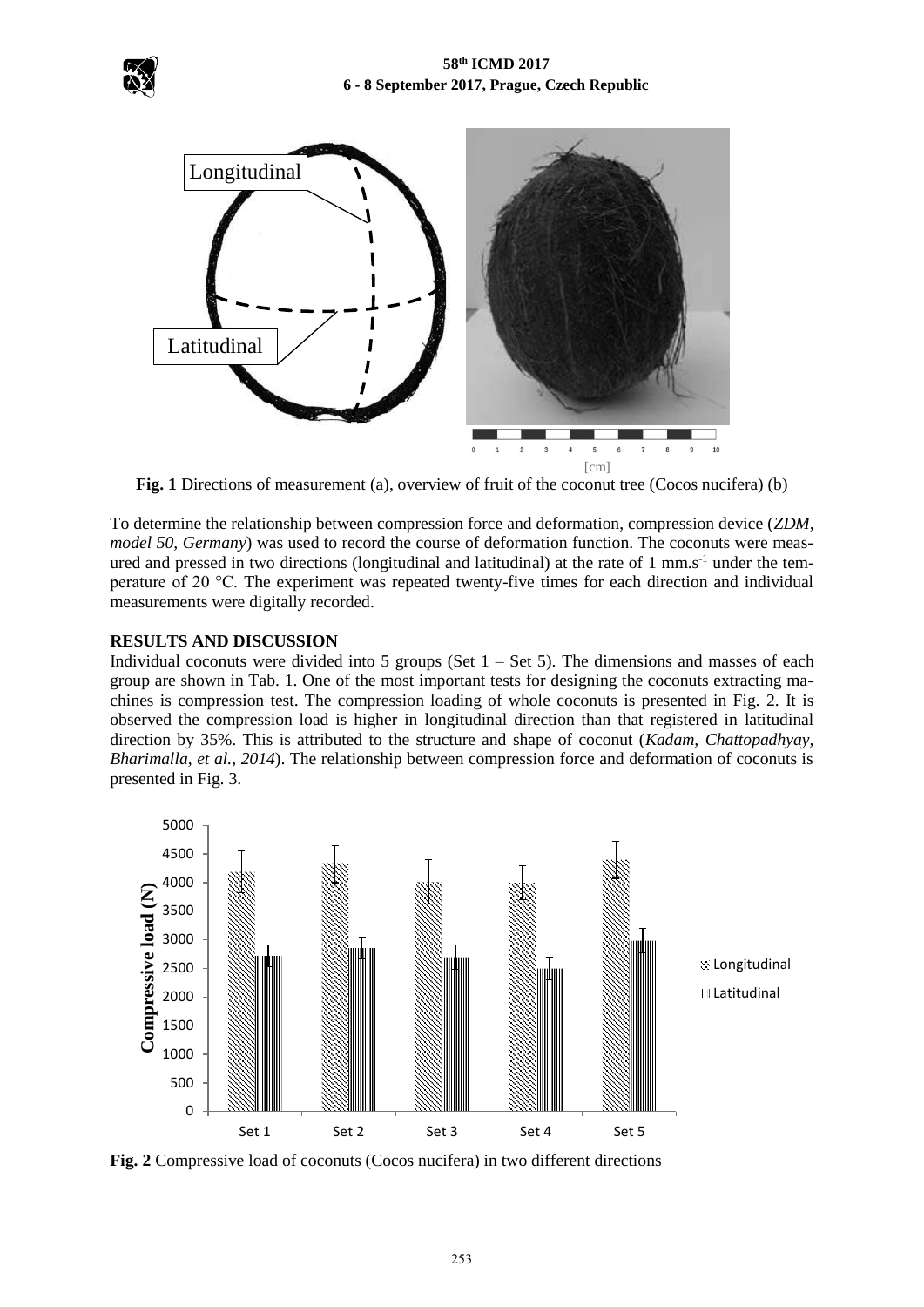

### **58th ICMD 2017 6 - 8 September 2017, Prague, Czech Republic**

As is also seen in Fig. 3, the coconuts which are loaded in longitudinal directions reach higher values



**Fig. 3** Relationship between compression force and deformation of coconuts in two directions

The values of deformation energy of coconuts in two directions are shown in Tab. 1.

| Sample |              | Longitudinal |                    | Latitudinal |                    |
|--------|--------------|--------------|--------------------|-------------|--------------------|
|        | <b>Mass</b>  | Dimension    | Deformation energy | Dimension   | Deformation energy |
|        | g            | mm           |                    | mm          |                    |
| Set 1  | $335 \pm 17$ | $126 \pm 4$  | $15.86 \pm 1.71$   | $89 \pm 4$  | $10.14 \pm 1.05$   |
| Set 2  | $349 \pm 24$ | $131 \pm 6$  | $16.34 \pm 1.38$   | $95 \pm 3$  | $10.78 \pm 1.02$   |
| Set 3  | $310 \pm 22$ | $124 \pm 5$  | $15.55 \pm 1.47$   | $87 \pm 3$  | $9.47 \pm 0.85$    |
| Set 4  | $307 \pm 17$ | $118 \pm 7$  | $14.47 \pm 1.31$   | $85 \pm 5$  | $8.62 \pm 0.78$    |
| Set 5  | $378 \pm 34$ | $133 \pm 4$  | $17.33 \pm 1.67$   | $97 \pm 3$  | $10.98 \pm 1.06$   |

**Tab. 1** Physical properties and deformation energy of coconuts (Cocos nucifera)

There is a significant difference in the compressive load of longitudinal and latitudinal direction. At first, a two-choice  $F$  – test was used for a statistical comparison of particular measured values for an analysis of an agreement of variance. After verifying the agreement of variance, T-test of a significance of differences of two chosen means was subsequently used. The parameters of T-test are shown in Tab. 2.

| Tab. 2 T-test compressive force. Statistical comparison between longitudinal and latitudinal loading of |  |  |
|---------------------------------------------------------------------------------------------------------|--|--|
| coconuts                                                                                                |  |  |

| Sample | $T_{stat}$<br>- | t <sub>crit</sub><br>$\overline{\phantom{a}}$ | $P_{value}$<br>- |
|--------|-----------------|-----------------------------------------------|------------------|
| Set 1  | 32.483          | 6.388                                         | 0.228            |
| Set 2  | 37.141          | 6.388                                         | 0.228            |
| Set 3  | 33.484          | 6.388                                         | 0.224            |
| Set 4  | 25.987          | 6.388                                         | 0.245            |
| Set 5  | 38.456          | 6.388                                         | 0.274            |